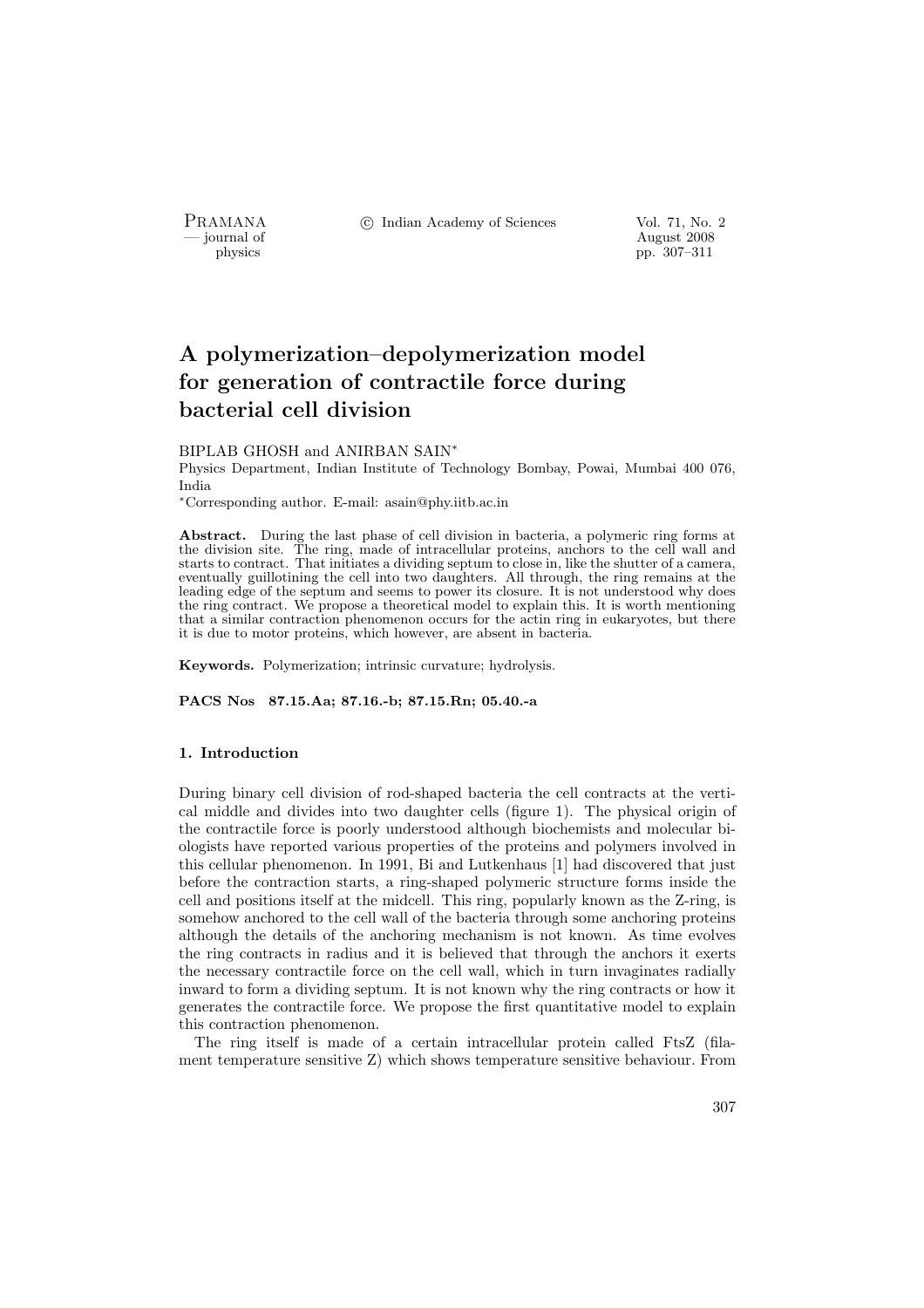Biplab Ghosh and Anirban Sain



Figure 1. (A) Dividing bacteria with contracting Z-ring. (B) Schematic drawing of Z-ring anchored to the cell wall. (C) The ring is modelled by a multi-layered structure; only two layers are shown, but in our simulation we start with 7–9 layers. GTP-FtsZ and GDP-FtsZ are indicated by open (T) and filled (D) circles, respectively. Oligomers and monomers from the cytoplasm can poly/depolymerize in and out, from both the inner and the outer layers of the ring. (D) FtsZ monomers which are shown as circles in (C), are actually blocks of size  $\sim$ 5 nm each, with intermonomer angles  $\chi$ . A TT pair prefers being straight, while DT or DD pairs prefer finite bending angles. From geometry intermonomer angle  $\chi = \theta$  (the angle that a monomer of length l subtends at the center of the ring). From geometry  $l/R \simeq \chi$  for  $l \ll R$  and thus description in terms R or  $\chi$  are equivalent.

fluorescence experiments it has been established that ring has a highly dynamic structure. It continuously exchanges its constituent FtsZ monomers, and possibly short polymers, with the cytoplasm. Attachment and detachment of FtsZ units into the ring and out of the ring, respectively, are called polymerization and depolymerization. In vitro experiments have found that in physiological conditions FtsZ proteins form single-stranded polymers (another example of polymerization). Higher-order structures like sheets, ribbons (which require lateral attraction between individual filaments) and even small rings also have been observed. Both polymerization and lateral bundling are enhanced when the medium has excess GTP and is suppressed when the medium has excess GDP.

Each FtsZ monomer is in fact attached either to GTP or GDP. FtsZ-GTP can convert to FtsZ-GDP under hydrolysis reaction which keeps occurring frequently. When a constituent FtsZ-GTP gets hydrolysed the filament can also break at that point. Henceforth, we will denote an FtsZ-GTP by T and an FtsZ-GDP by D.

The puzzle remains as to how does the Z-ring contracts while undergoing continuous poly/depolymerization. The precise arrangement of the monomers/polymers in the Z-ring is not known. This is because neither single FtsZ monomers nor polymers can be detected under fluorescence microscope as they are ∼5 nm wide (while the diffraction limit of visible light is ∼200 nm). Other than the lateral bundling

308 Pramana – J. Phys., Vol. 71, No. 2, August 2008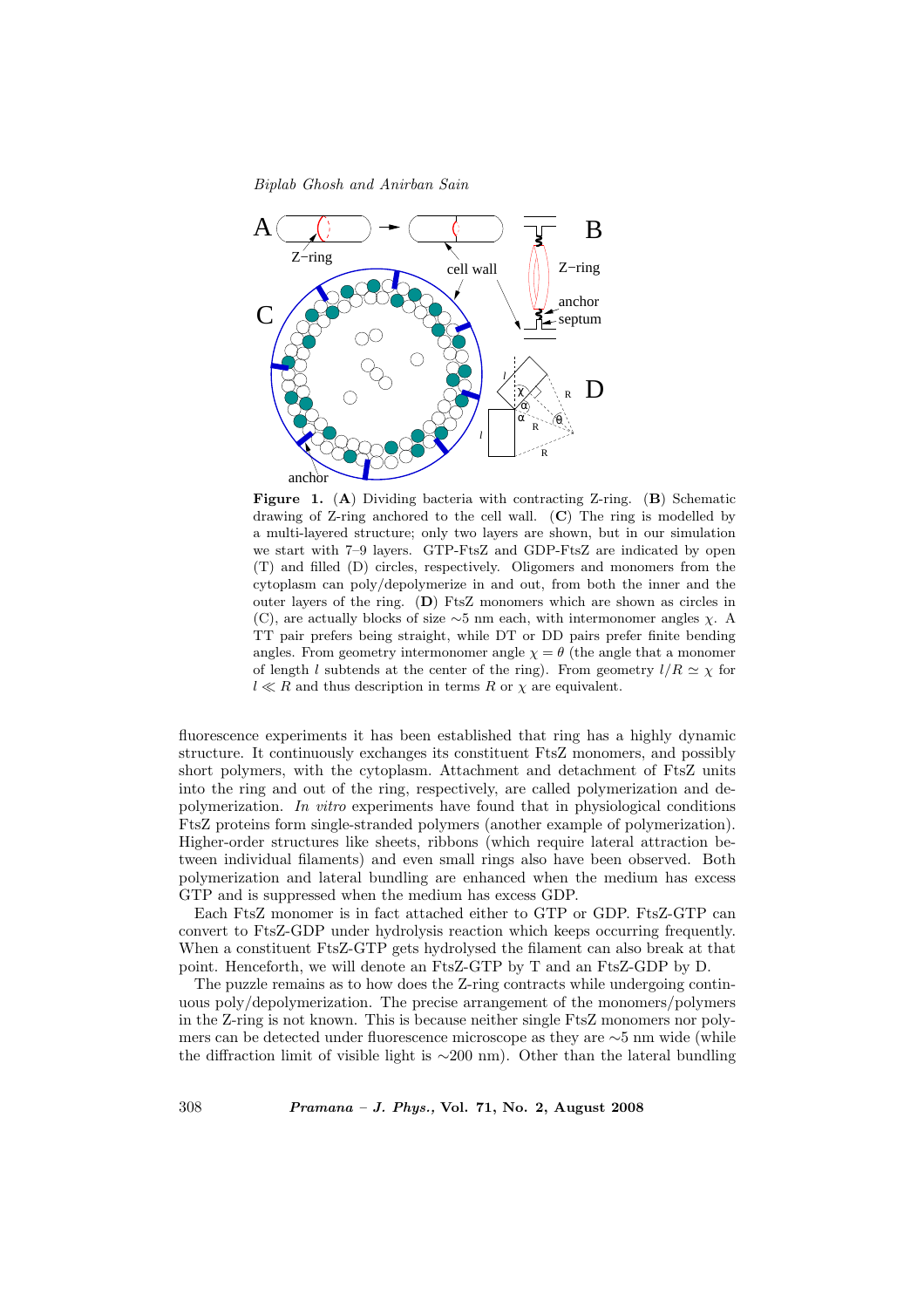#### Polymerization–depolymerization model

and polymerization tendencies, FtsZ polymers have another interesting mechanochemical property. They prefer to be straight when its units are bound to GTP, but hydrolysis of GTP to GDP induces local bending in the polymer (along with the possibility of breakage). It emerges that FtsZ-GDP filaments have intrinsic curvature [2] although the preferred radius of curvature  $(R_0)$  varies (12.5–100 nm) [3,4], depending on the environment. But in a given experiment all the minirings are of the same characteristic size  $(R_0)$  which we assume to be its intrinsic curvature. Incorporating all these mechano-chemical properties of FtsZ we build a model and demonstrate via simulation that hydrolysis-induced curvature of the polymers bias the poly/depolymerization kinetics and result in the net contraction of the ring. The model is schematically described in figure 1.

#### 2. Model

We model FtsZ filaments as semiflexible polymers with intrinsic curvature [5]. The filament is described by position vector  $\vec{r}(s), s \in [0, L]$  with curvature energy,

$$
H = \frac{\eta}{2} \int_0^L \left( \frac{1}{R(s)} - \frac{1}{R_0} \right)^2 ds.
$$
 (1)

Here L is the length of the filament,  $\eta$  is the bending rigidity,  $1/R(s) = |d^2 \vec{r}(s)/ds^2|$ is the local curvature and  $1/R_0$  is the intrinsic curvature. The Z-ring may have the shape of an annular disc with a lateral thickness 20–40 nm [6], but to focus on its radial contraction, here we model it as a bundle of concentric filaments forming a flat annular disc (see figure 1), perpendicular to the long axis of the rod-shaped bacteria. The filaments fit on the ring as circular arcs, stabilized by its lateral attraction with the neighbouring layers of the ring. Each circular layer in the ring is approximated by a regular polygon with large number of sides of size  $l$  each (equal to the size of the monomer) with intermonomer bond angle  $\chi$ , as shown in figure 1D.

The discretized semiflexible polymer consists of monomers attached to each other. The monomer of adjacent rings also touch each other. Curvature is a nonlocal feature of a polymer, which arises from molecular interactions that extend over few consecutive monomers on a chain. Here we approximate this interaction in terms of the angle that two neighbouring monomers make. But the intermonomer angle can be approximated as  $\chi \sim l/R$  (see figure 1D). Depending on the neighbours (DD, TD or TT) the preferred angles are different, larger for TD and DD compared to TT. Hence the discretized form of eq. (1) can be written as the sum over curvature energies of all the intermonomer bonds indexed by i.

$$
H = \frac{\eta}{2} \sum_{i} \left( \frac{1}{R_i} - \frac{1}{R_0^i} \right)^2.
$$
 (2)

Here,  $1/R_i$  is the local curvature at i (which is determined by the circular layer on which the filament sits) and  $1/R_0^i$  is the intrinsic curvature of a dimer centered at i.  $R_0^i$  can take three values, namely  $R_0^{\text{DD}}$ ,  $R_0^{\text{DT}}$  and  $R_0^{\text{TT}}$  corresponding to the dimers DD, DT and TT, respectively.

*Pramana – J. Phys.*, Vol. 71, No. 2, August 2008  $309$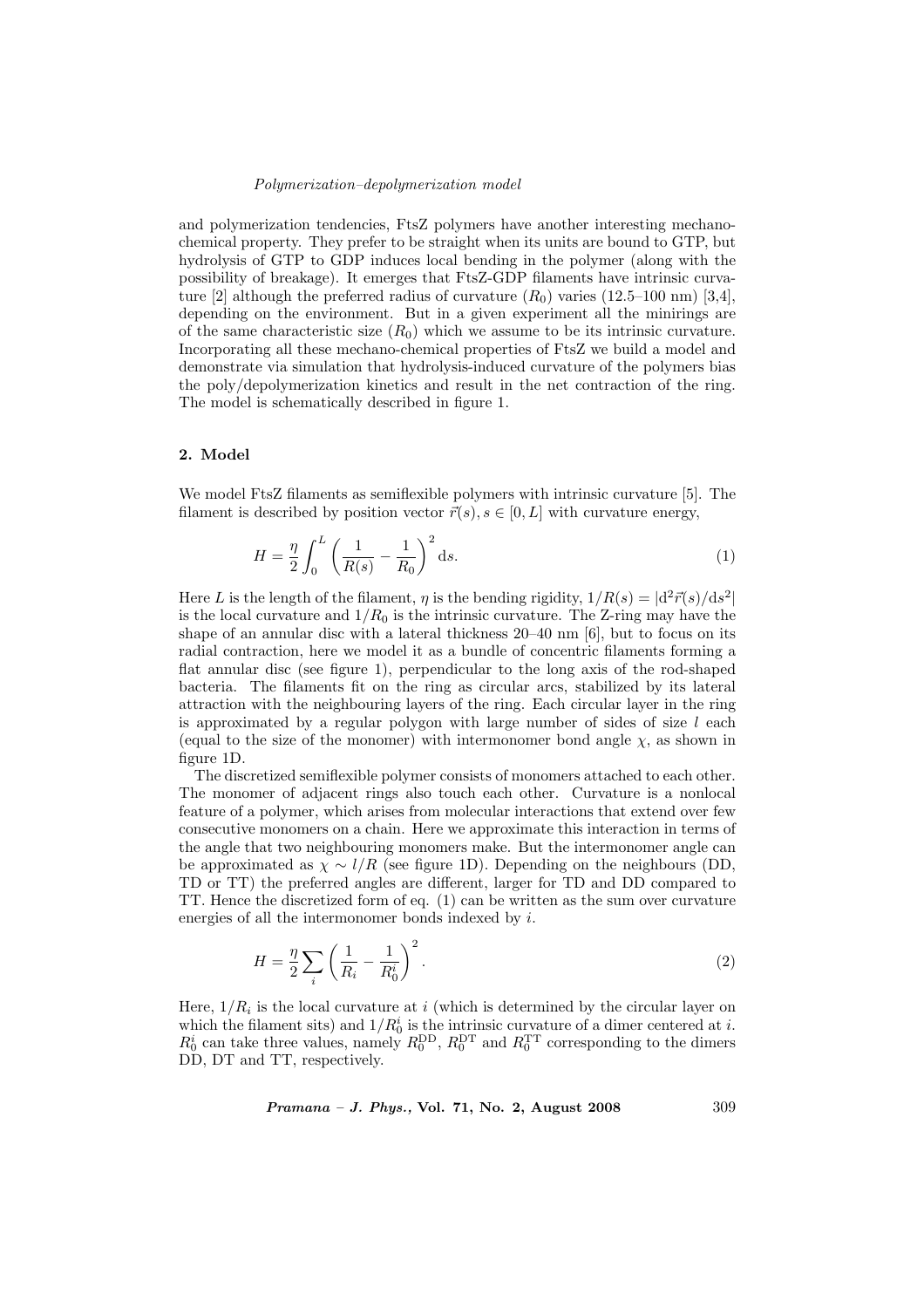### Biplab Ghosh and Anirban Sain



Figure 2. Configurations of the contracting Z-ring at specified times. Grey and black dots denote FtsZ-GTP and FtsZ-GDP, respectively. The simulation was started at  $t = 0$ , with an initial ring of outer radius 500 nm, consisting of nine layers and with 10% of the FtsZ units at its inner and outermost layers as FtsZ-GDP. A Monte-Carlo simulation is used to study the ring dynamics, on a circular, spatial grid. Three types of Monte-Carlo (MC) moves: polymerization, depolymerization and intralayer diffusion of FtsZ units were attempted. MC trials for polymerization and depolymerization were kept equal in the simulation. A constant hydrolysis rate was maintained at the two peripheries only. In poly/depolymerization trials we allowed both monomers and oligomers (up to tetramers, in decreasing proportion) to attach to or detach from both the inner and outer peripheries of the ring. Polymerization trials are allowed with T, TT, TTT and TTTT strands only while depolymerization of all possible types were allowed.

Other than the curvature energy we have considered two more contributions to the total energy: (1) attractive interaction between the adjacent monomers of a polymer and (2) the lateral attraction between the polymers. The 1st one is often referred to as the polymerization energy and the 2nd one makes bundling among polymers possible. Both these energies are assumed to be independent of the curvature of the polymer but depend on the GTP/GDP content of the monomers. The ring provides a template onto which the monomers and oligomers polymerize; depolymerization also occurs out of the ring. The kinetics of the processes are controlled by the free energy change, consisting of all the three types of energy described above. The simulation procedure is briefly described in the caption of figure 2.

#### 3. Results and discussion

We have shown that despite having an equal rate of poly/depolymerization trials on both the peripheries of the multi-layered ring, it manages to contract (see figure 2) exploiting the difference in the curvature-induced strain between its outer and inner peripheries. It turns out that net depolymerization takes place at the outer periphery and net polymerization takes place at the inner periphery. We have also estimated the mean turn-over time of FtsZ filaments to be 14 s, of the same order as found in experiments [7,8]. It also turns out that the ring can generate radial contractile force of the order of 0.5 pN/nm along its perimeter. This force is

310 Pramana – J. Phys., Vol. 71, No. 2, August 2008